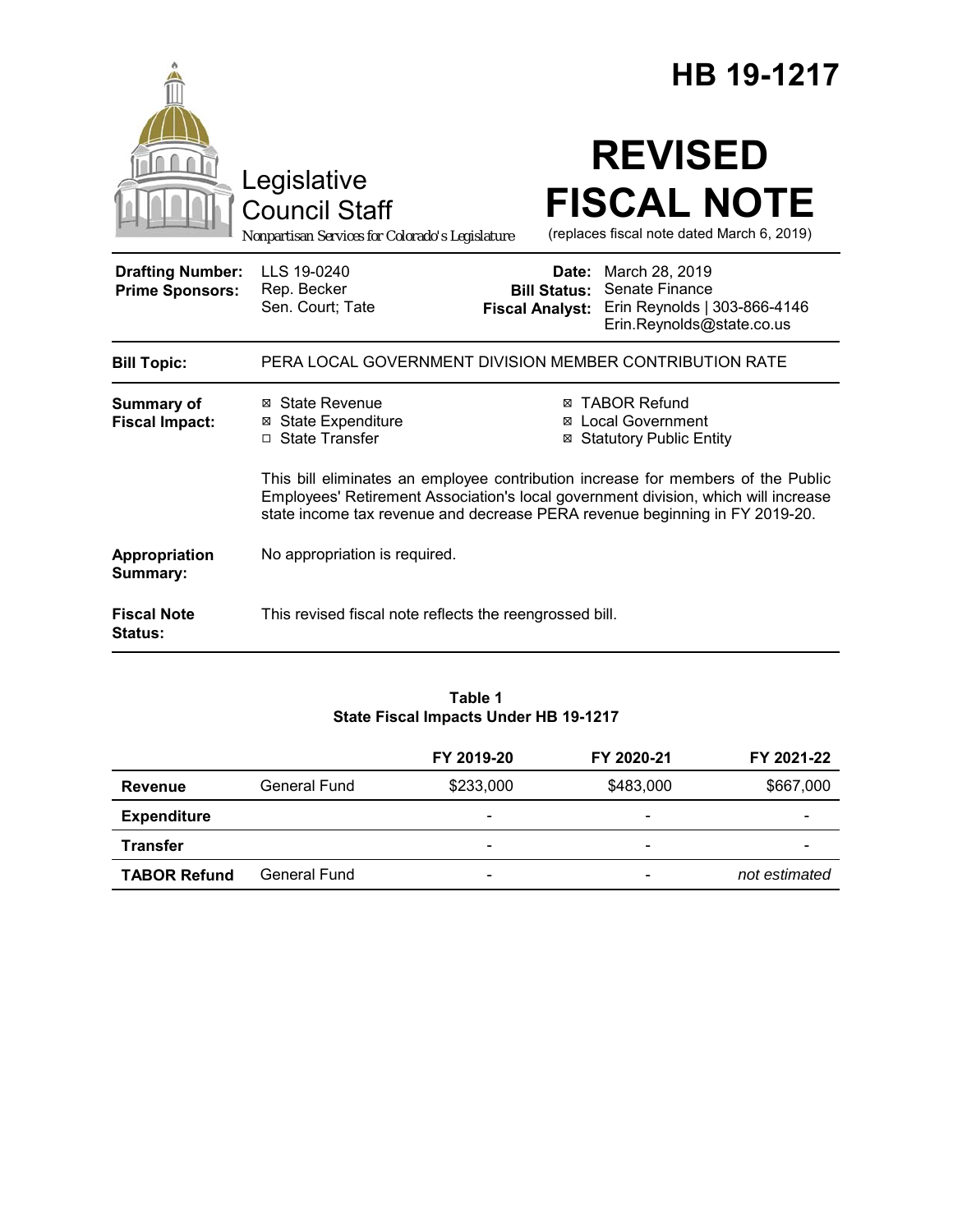## **Summary of Legislation**

This bill removes an increase in employee contributions for local government division members of the Public Employees' Retirement Association that, under current law, is to be phased-in over the next 3 fiscal years until it reaches 2 percent. Table 2 compares local government division member contribution rates under current law to the bill.

|              | <b>Current Law</b> | HB 19-1217 |
|--------------|--------------------|------------|
| As of 7/1/19 | 8.75%              | $8.00\%$   |
| As of 7/1/20 | $9.50\%$           | 8.00%      |
| As of 7/1/21 | 10.00%             | 8.00%      |

#### **Table 2 Local Government Division Employee Contribution Rate Increase Under Current Law and Under HB 19-1217**

### **State Revenue and Expenditures**

The bill will increase state income tax collections to the General Fund by an estimated \$233,000 in FY 2019-20, \$483,000 in FY 2020-21, and \$667,000 in FY 2021-22 and subsequent years as a result of the elimination of the local government division employee contribution increase to PERA under current law. Because the bill no longer requires that 2 percent of local government division employee salaries be contributed to PERA, it increases the share of salaries that are not tax deferred. This estimate applies the state income tax rate of 4.63 percent to PERA's revenue reduction under the bill. This revenue is subject to TABOR; however, under the March 2019 Legislative Council Staff forecast, a TABOR surplus is not expected in FY 2019-20 or FY 2020-21. A forecast of state revenue subject to TABOR is not available beyond FY 2020-21.

### **Local Government**

While those employed by PERA's local government division will not pay an increased employee contribution rate to PERA over the next three fiscal years, this is not expected to impact the expenditures of any member local government. Changes to employee benefits can impact employee behavior related to hiring, retention, and retirement; however, the fiscal note has made no assumptions about these impacts.

### **Statutory Public Entity — Public Employees' Retirement Association**

The elimination of the phased-in local government division employee contribution increase will decrease revenue to PERA by an estimated \$5.0 million in FY 2019-20, \$10.4 million in FY 2020-21, and \$14.4 million in FY 2021-22 and subsequent years, as shown in Table 3.